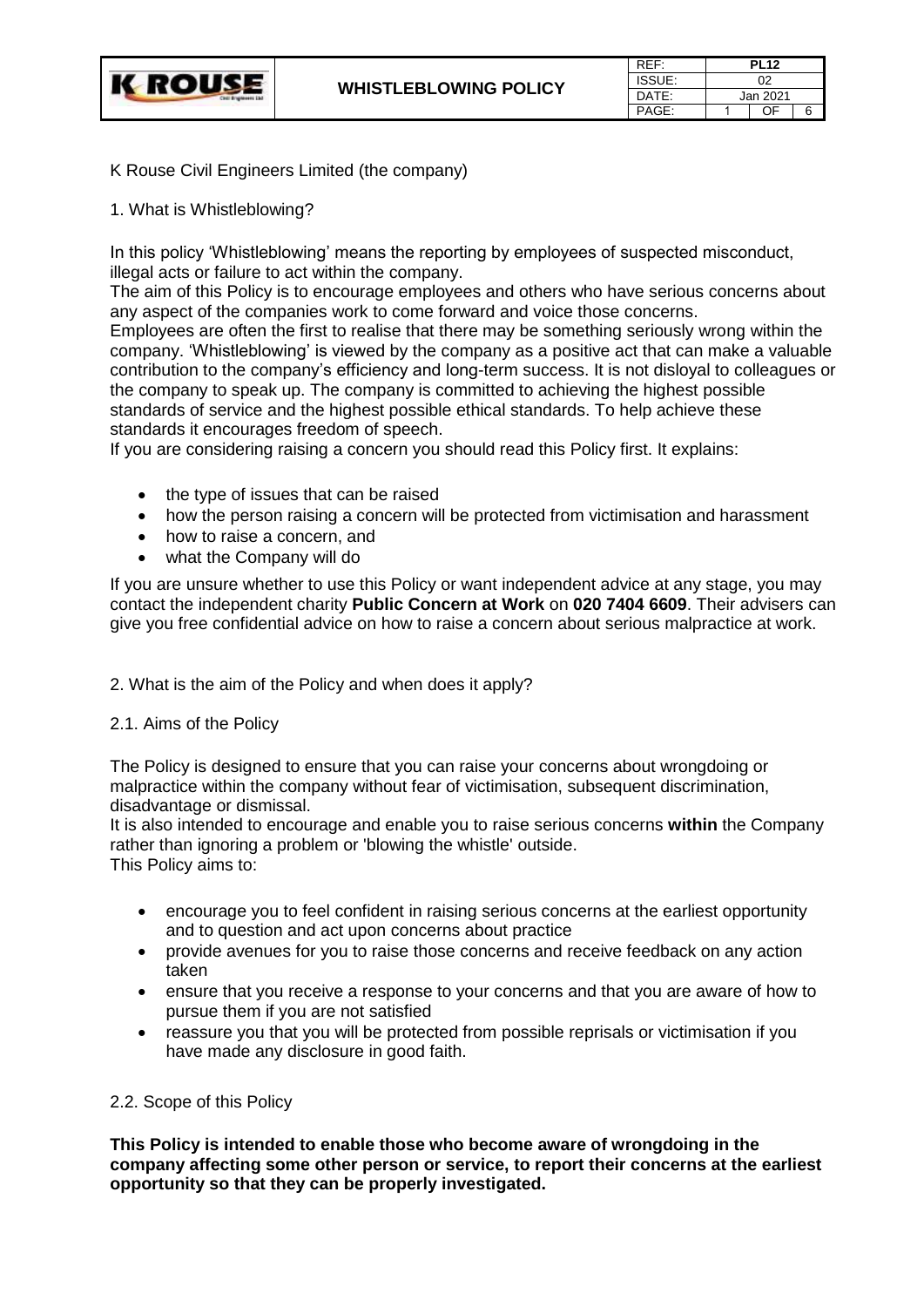| REF:   | <b>PL12</b> |    |   |
|--------|-------------|----|---|
| ISSUE: | 02          |    |   |
| DATE:  | Jan 2021    |    |   |
| PAGE:  |             | ΩE | 6 |

The Whistle Blowing Policy is not intended to replace existing procedures:

- If your concern relates to your own treatment as an employee, you should raise it under the existing grievance or harassment procedures
- If a client has a concern about services provided to him/her, it should be raised as a complaint to the company

2.3. Who can raise a concern under this Policy?

The Policy applies to all:

- employees of the company
- employees of contractors working for the company, for example, agency staff, subcontractors and drivers
- employees of material suppliers
- voluntary workers working with the company
- people undertaking work experience

### **2.4. What should be reported?**

Any serious concerns that you have about service provision or the conduct of employees of the company or others acting on behalf of the company that:

- make you feel uncomfortable in terms of known standards;
- are not in keeping with the company's policies and procedures
- fall below established standards of practice or improper behaviour.

These might relate to:

- conduct which is an offence or a breach of the law (a criminal offence has been committed or failing to comply with any other legal obligation)
- disclosures related to miscarriages of justice
- racial, sexual, disability or other discrimination
- health and safety of the public and/or other employees
- damage to the environment
- unauthorised use of assets
- possible fraud and corruption
- neglect or abuse of clients or other unethical conduct.

This list is not exhaustive.

### 3. Protecting the Whistleblower

### 3.1. Your legal rights

This policy has been written to take account of the Public Interest Disclosure Act 1998 which protects workers making disclosures about certain matters of concern, when those disclosures are made in accordance with the Act's provisions and in the public interest.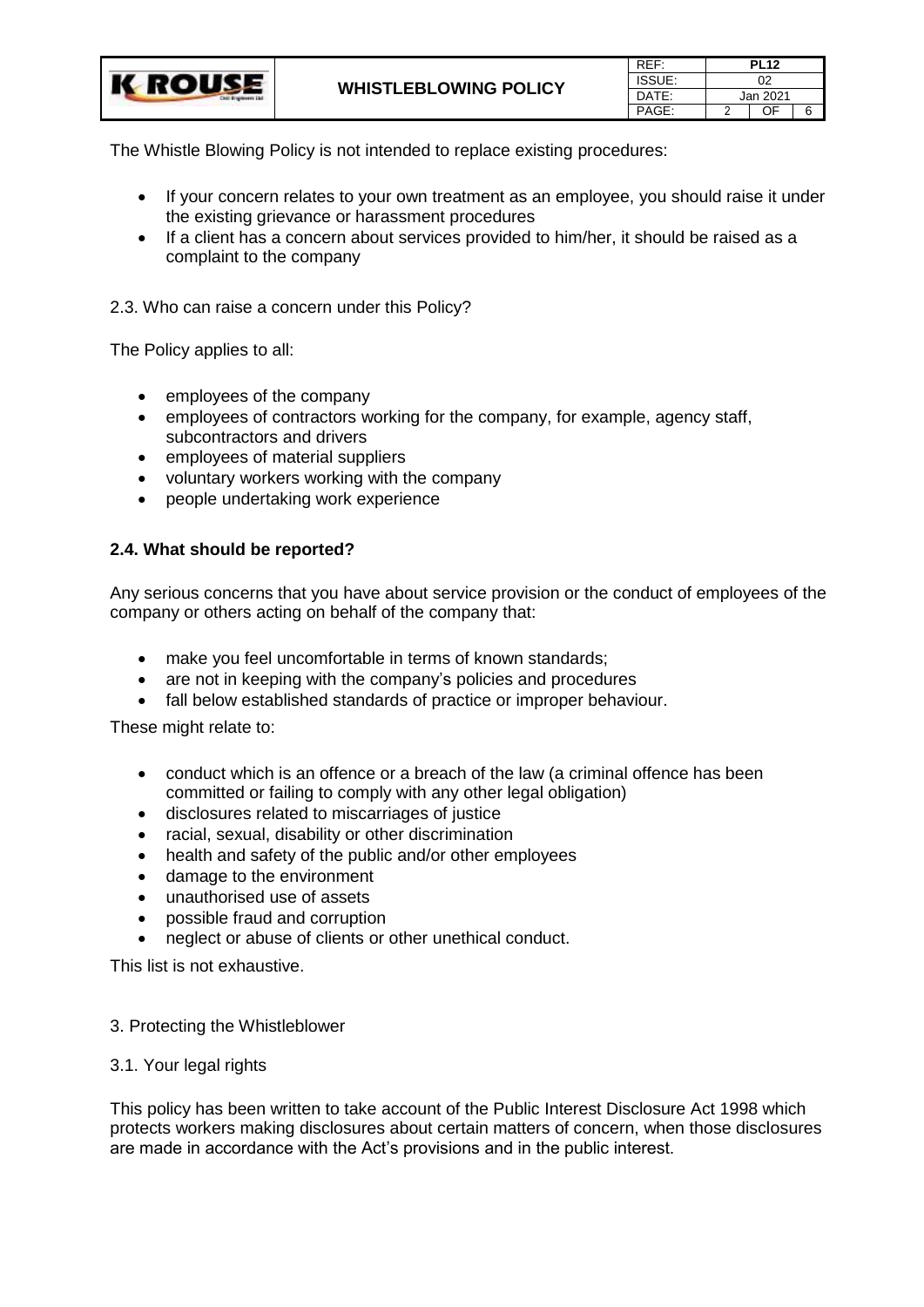| CHIll Brighteens 13d | <b>WHISTLEBLOWING POLICY</b> | REF:   |          | <b>PL12</b> |  |
|----------------------|------------------------------|--------|----------|-------------|--|
|                      |                              | ISSUE: |          | 02          |  |
|                      |                              | DATE:  | Jan 2021 |             |  |
|                      |                              | PAGE:  |          | NΕ          |  |

The Act makes it unlawful for the company to dismiss anyone or allow them to be victimised on the basis that they have made an appropriate lawful disclosure in accordance with the Act. Rarely, a case might arise where it is the employee that has participated in the action causing concern. In such a case it is in the employee's interest to come into the open as soon as possible. The company cannot promise not to act against such an employee, but the fact that they came forward may be taken into account.

# 3.2. Harassment or Victimisation

The company is committed to good practice and high standards and to being supportive of you as an employee.

The company recognises that the decision to report a concern can be a difficult one to make. If you honestly and reasonably believe what you are saying is true, you should have nothing to fear because you will be doing your duty to your employer, your colleagues and those for whom you are providing a service.

The company will not tolerate any harassment or victimisation of a whistleblower (including informal pressures) and will take appropriate action to protect you when you raise a concern in good faith and will treat this as a serious disciplinary offence which will be dealt with under the disciplinary rules and procedure.

# 3.3. Support to you

Throughout this process:

- you will be given full support from senior management
- your concerns will be taken seriously, and
- the company will do all it can to help you throughout the investigation

If appropriate, the company will consider temporarily re-deploying you for the period of the investigation.

For those who are not company employees, the company will endeavour to provide appropriate advice and support wherever possible.

# 3.4. Confidentiality

All concerns will be treated in confidence and every effort will be made not to reveal your identity if that is your wish. If disciplinary or other proceedings follow the investigation, it may not be possible to take action as a result of your disclosure without your help, so you may be asked to come forward as a witness. If you agree to this, you will be offered advice and support.

# 3.5. Anonymous Allegations

This Policy encourages you to put your name to your allegation whenever possible. If you do not tell us who you are it will be much more difficult for us to protect your position or to give you feedback. This policy is not ideally suited to concerns raised anonymously. Concerns expressed anonymously are much less powerful but they may be considered at the discretion of the company. In exercising this discretion the factors to be taken into account would include: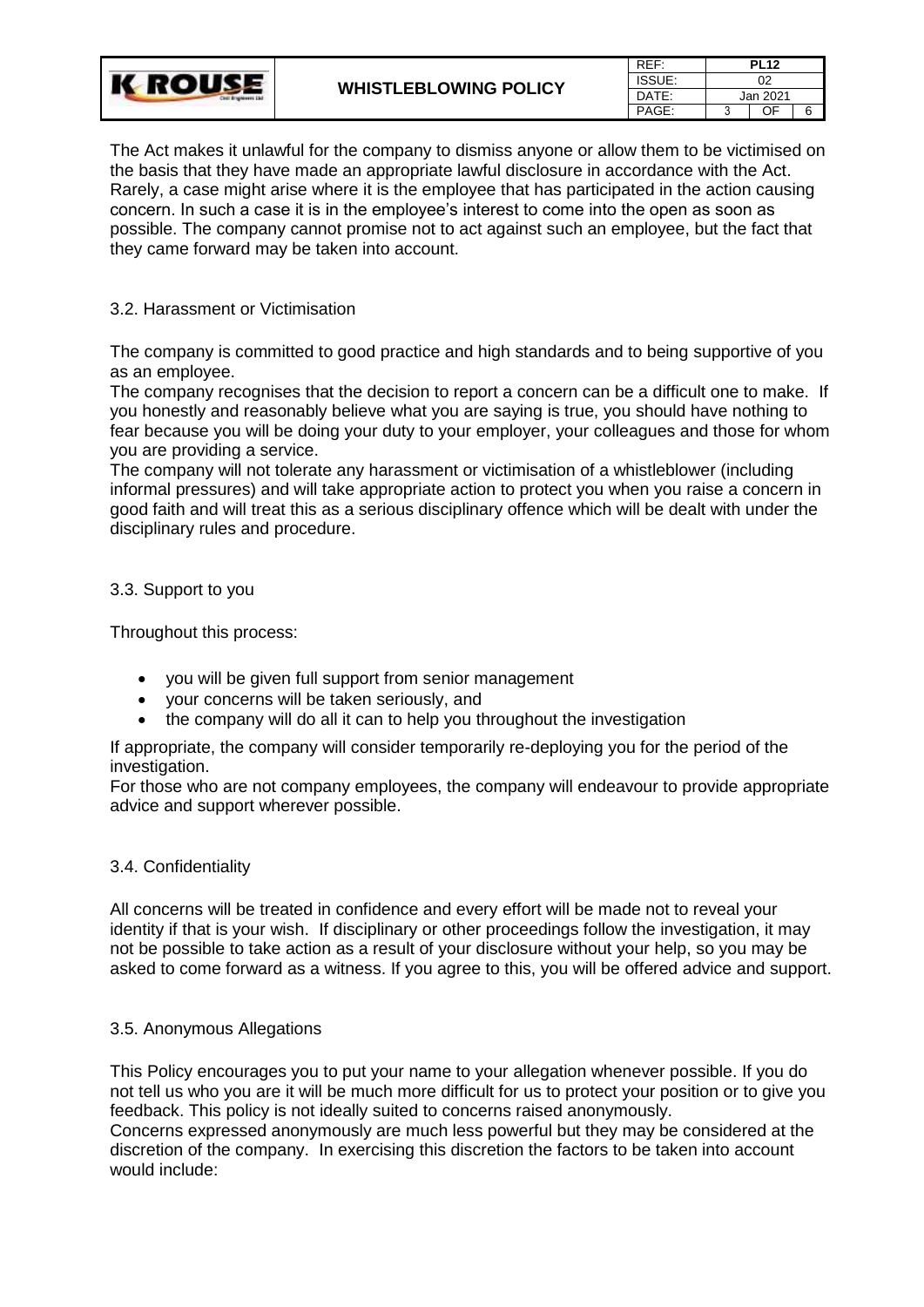

| REF:   | <b>PL12</b> |    |   |
|--------|-------------|----|---|
| ISSUE: | በ2          |    |   |
| DATF:  | Jan 2021    |    |   |
| PAGF:  |             | 0E | հ |

- the seriousness of the issue raised
- the credibility of the concern, and
- the likelihood of confirming the allegation from other sources

### 3.6. Untrue Allegations

If you make an allegation in good faith and reasonably believing it to be true, but it is not confirmed by the investigation, the company will recognise your concern and you have nothing to fear. If however, you make an allegation frivolously, maliciously or for personal gain, appropriate action that could include disciplinary action, may be taken.

### 4. Raising a Concern

### 4.1. Who should you raise your concern with?

This will depend on the seriousness and sensitivity of the issues involved and who is suspected of the wrongdoing. You should normally raise concerns with:

- Your Line Manager
- Your Operations Director (Paul Rouse)
- The SEQ Manager (John Whelan)
- The Managing Director (Kevin Rouse)

### The address for correspondence is **K Rouse Civil Engineers Limited, 8 Carr Crofts Drive, Leeds, LS12 3AL**.

If, exceptionally, the concern is about the Managing Director of the Company your concern should be raised with the SEQ Manager who will decide how the investigation will proceed. This may include external investigation.

If you are unsure who to contact you may call the independent charity **Public Concern at Work** on **0207 404 6609** for advice.

### 4.2. How to raise a concern

You may raise your concern by telephone, in person or in writing. The earlier you express your concern, the easier it is to take action. You will need to provide the following information:

- the nature of your concern and why you believe it to be true
- the background and history of the concern (giving relevant dates)

Although you are not expected to prove beyond doubt the truth of your suspicion, you will need to demonstrate to the person contacted that you have a genuine concern relating to suspected wrongdoing or malpractice within the company and there are reasonable grounds for your concern.

You may wish to consider discussing your concern with a colleague first and you may find it easier to raise the matter if there are two (or more) of you who have had the same experience or concerns.

You may invite your professional association representative or a friend to be present for support during any meetings or interviews in connection with the concerns you have raised.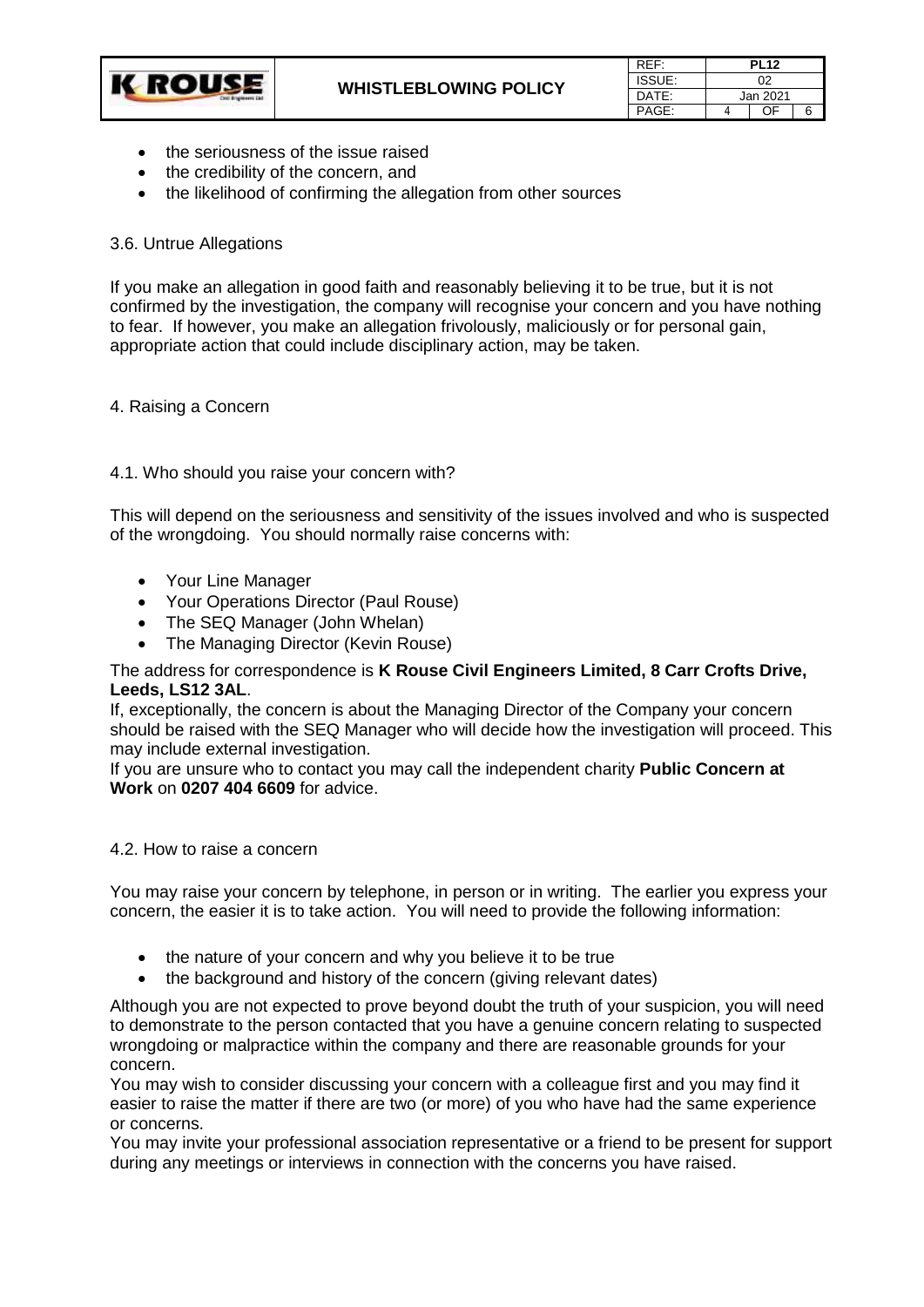| REF:          | <b>PL12</b> |    |   |
|---------------|-------------|----|---|
| <b>ISSUE:</b> | 02          |    |   |
| DATF:         | Jan 2021    |    |   |
| PAGF:         |             | 0E | հ |

# 5. What the Company will do

**K ROUSE** 

The company will respond to your concerns as quickly as possible. Do not forget that testing your concerns is not the same as either accepting or rejecting them.

In order to be fair to all employees, including those who may be wrongly or mistakenly accused, initial enquiries will be made to decide whether an investigation is appropriate and, if so, what form it should take.

The investigation may need to be carried out under terms of strict confidentiality, i.e. by not informing the subject of the complaint until (or if) it becomes necessary to do so. In certain cases however, such as allegations of ill treatment of others, suspension from work may have to be considered immediately. Protection of others is paramount in all cases. Where appropriate, the matters raised may:

- be investigated by management, internal audit, or through the disciplinary/grievance process
- be referred to the police
- form the subject of an independent inquiry

Within ten working days of a concern being raised, the person investigating your concern will write to you:

- acknowledging that the concern has been received
- indicating how the company proposes to deal with the matter
- supplying you with information on staff support mechanisms
- telling you whether further investigations will take place and if not, why not.

The amount of contact between you and the companies' members of staff considering the issues will depend on the nature of the matters raised, the potential difficulties involved and the clarity of your information. It is likely that you will be interviewed to ensure that your disclosure is fully understood.

Any meeting can be arranged away from your workplace, if you wish, professional association representative or a friend may accompany you in support.

The company will do what it can to minimise any difficulties that you may experience as a result of raising a concern. For instance, if you are asked to give evidence in criminal or disciplinary proceedings, the company will arrange for you to receive appropriate advice and support. You need to be assured that your disclosure has been properly addressed. Unless there are any legal reasons why this cannot be done, you will be kept informed of the progress and outcome of any investigation.

# 6. The Responsible Officer

The SEQ Manager has overall responsibility for the maintenance and operation of this Policy.

# 7. How the Matter can be Taken Further

This Policy is intended to provide you with an avenue within the company to raise concerns. The company hopes you will be satisfied with any action taken. If you are not, and you feel it is right to take the matter outside the company, the following are the company's prescribed contacts: